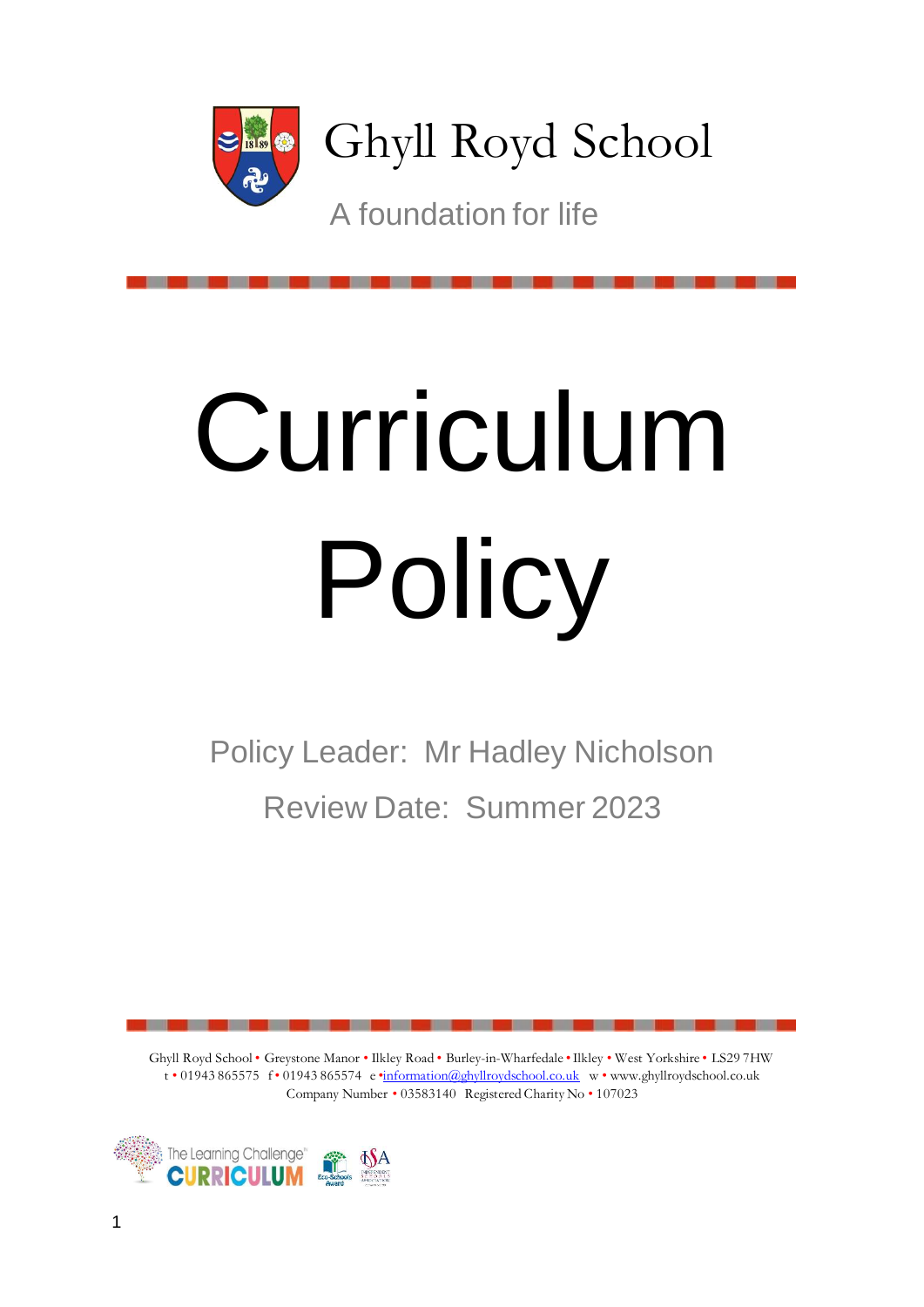Ghyll Royd School is committed to safeguarding and promoting the welfare of young children and expects all staff and volunteers to share this commitment

# **Introduction**

At Ghyll Royd School we provide a curriculum which is broad, balanced and which meets the needs of all the children whatever their gender or their ability, whatever their gifts or talents. In its fullest sense, it firmly underpins the values of Ghyll Royd and reflects the aims and ethos of the School: that children learn best when they are happy individuals.

Comprising the National Curriculum (2014), and our wider Learning Challenge, Arts and Outdoor curriculum, it promotes the learning, personal growth and development of each child.

It looks to develop every child's knowledge and understanding through a stimulating, exciting and relevant programme of learning supported by a varied extra-curricular programme, which makes superb use of all the grounds and facilities.

We aim to make provision for academic achievement and spiritual, social, moral, cultural, physical and creative development for all our pupils. We believe that intelligence is multi-faceted and that children learn in different ways and so our curriculum must support this.

The curriculum meets statutory requirements.

# **Aims of the Curriculum**

The aims of the curriculum are:

- To promote a strong belief in the value of learning;
- To promote high standards and progress in reading, writing and maths;
- To allow children to develop a knowledge of themselves, their self-esteem, selfconfidence, self-discipline and resilience, including the understanding of how to improve their own learning and performance.
- To enable the ability to work independently and collaboratively;
- To promote spiritual development;
- To promote physical and mental development and an awareness of the importance of a healthy lifestyle;
- To enable children to be aware of the importance of and participate in th e Arts and cultural experiences;
- To promote lively enquiring minds, through questioning, investigating and making rational decisions, as well as understanding that the decisions they make are important determinates of their own success and well-being;
- To enable children to be confident in the use of Computing;
- To develop a knowledge and understanding of the world in which they live as well as preparing them for the opportunities, responsibilities and experiences of life in British society;
- To develop the personal and social skills of each child;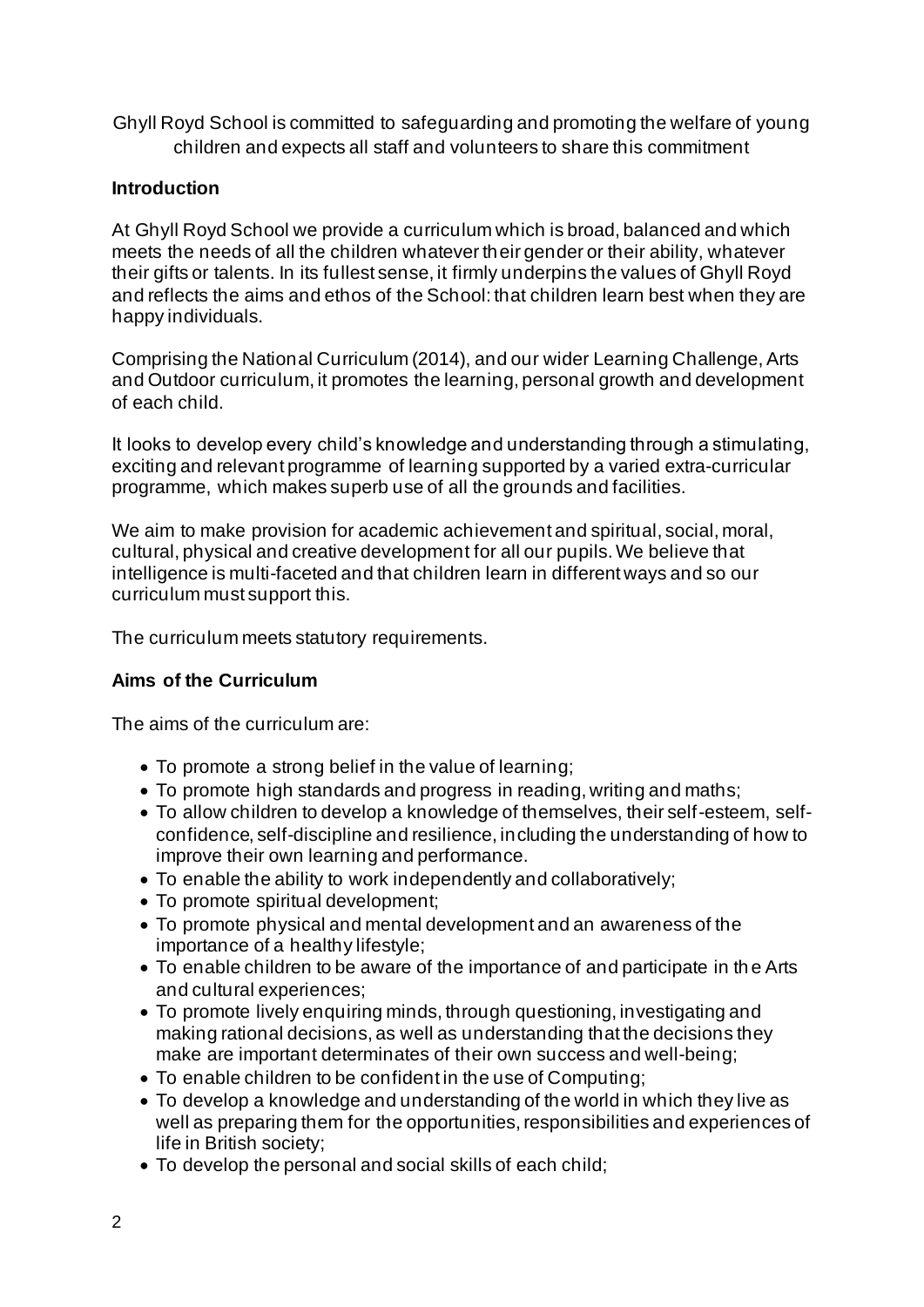• To provide equality of access and the opportunity for all children to make progress.

# **Planning**

The curriculum is planned effectively, providing continuity and progression. It promotes an enjoyment of learning and a commitment to learning and achieving. Through the provision of various schemes in English, Mathematics and the foundation subjects, married with teacher expertise and careful planning we aim to:

- Encourage the best possible progress and the highest attainment for all the children;
- Enable the children to make connections across different areas of learning;
- Help the children to think creatively and solve problems;
- Develop the children's capacity to learn and work independently and collaboratively;
- Enable the children to respond positively to opportunities, challenge and responsibility.

Units of work are planned over a term's duration and available on the School website as termly forecasts, so that work can be supported at home. The termly forecasts contain the detail of the work to be covered.

## **The Organisation of the Curriculum**

The Curriculum is organised within key areas which are followed by all pupils within the School.

# **English, Speaking and Listening**

This area is largely addressed by the core English curriculum, which provides teaching and progression in reading, writing and speaking and listening. Further opportunities for learning occur through Drama lessons and Music. The school holds a KS1 Nativity play and KS2 End of Year production which enable pupils to develop their spoken skills. As well, pupils regularly perform and speak at school events throughout the year and take part in the Wharfedale Literacy Festival. Theatre visits, drama and handwriting activities are held to provide extra stimulus. Linguistic skills are further taught and encouraged through the teaching of Modern Foreign languages: Spanish from Reception to Year 4; Spanish and French in Year 5 and 6.

### **Mathematics**

This area is largely addressed by the core Mathematics curriculum, which provides for the understanding and use of calculations, building links and relationships and pattern in space and number. In lessons our pupils develop a capacity to think logically and express thoughts clearly. Mathematical skills are also addressed in the areas of Science, DT, Computing, Learning Challenge and our strong connection with the outdoors.

### **Science**

This area is largely addressed by the core Science curriculum, which covers all topics relating to the National Curriculum, 2014 (see *Science Policy*). The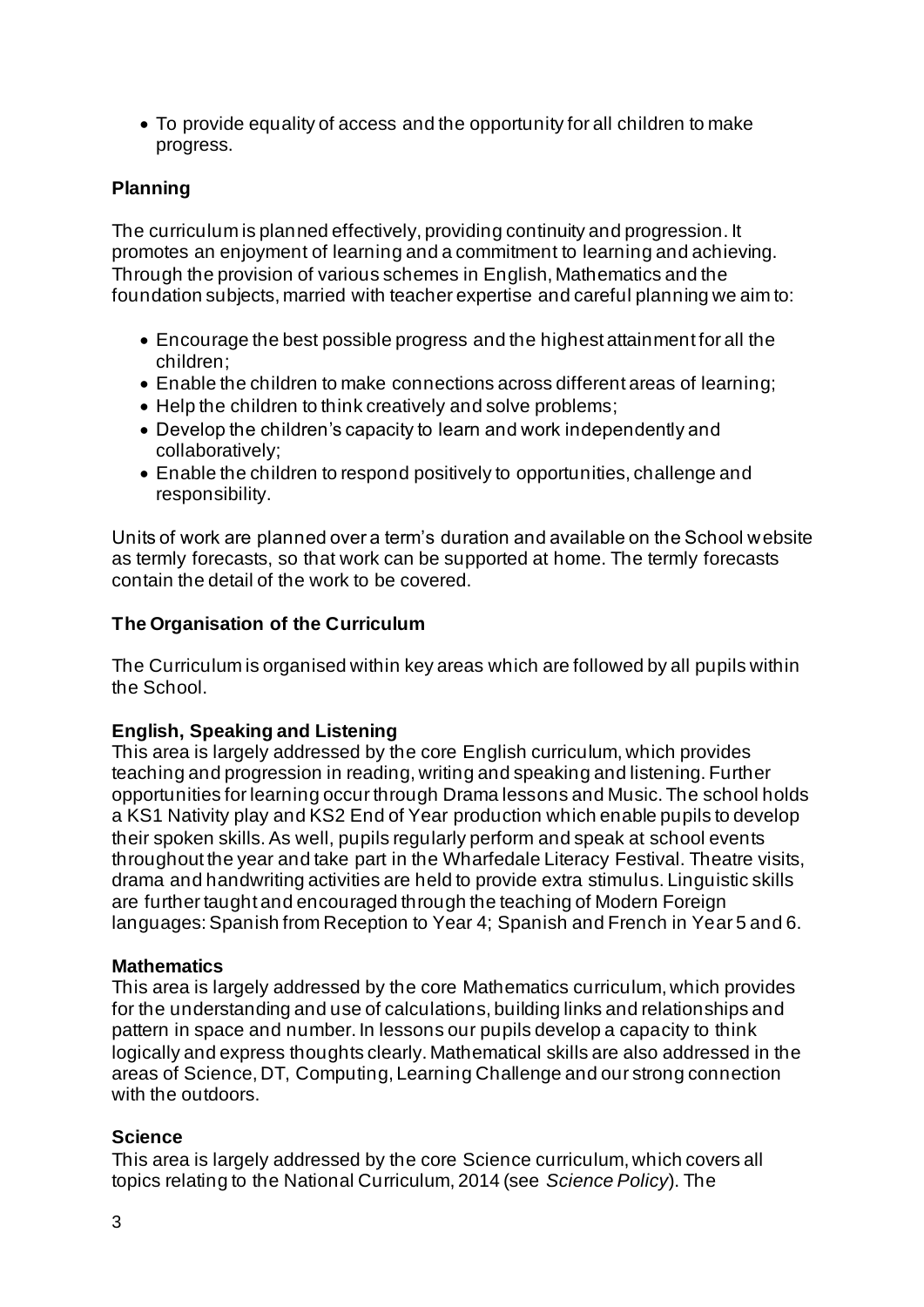development of science skills, such as enquiry, observation, forming hypotheses, conducting experiments and recording findings also form an important part of the Science curriculum. Scientific skills are also addressed in the areas of Mathematics, DT, Learning Challenge, PSHE, Computing and our strong connection with the outdoors.

## **Computing**

This area is largely addressed by the core Computing and Design & Technology curriculum. In Computing pupils are taught a skills-based approach, using a range of software and programs. E-Safety, as well as being a whole-school responsibility acknowledged by assemblies and specialist weeks, is taught discreetly through all Computing lessons. Computing is recognised as being an important tool used across the rest of the curriculum and is used where appropriate in the teaching of other subjects.

## **Personal, social and health education (PSHE) and citizenship**

PSHE plays a vital role, reflecting the School's aims and ethos. This area is largely addressed by the core curriculum of PSHE lessons. Pupils are encouraged to recognise links within the curriculum so that they can begin to appreciate how human action, now and in the past, has influenced the planet and our lives. In more general terms pupils are taught about issues such as the environment, racism, world poverty, setting and achieving goals, living as a community and online safety (see *PSHE Policy*). It encourages respect for other people. This is done in a variety of ways including stand-alone lessons, assemblies, the influence of the School's culture and through other areas of the curriculum.

### **Physical Education**

This area is largely addressed by the core curriculum of PE and Games, supported by extracurricular activities. PE and Games lessons aim to develop pupil's physical control and coordination, their team skills, tactical ability and ability to evaluate and improve their performance in a wide variety of team and individual sports. Pupils are also taught the basic principles of health and fitness and are encouraged to adopt a healthy attitude through the teaching of Science and PSHE. From the age of seven pupils have a growing number of opportunities to play competitively against teams from their own (through the House system) and other schools. All pupils of all abilities are encouraged to take part.

# **The Arts – Music, Art and Drama**

This area is largely addressed by the core curriculum in Art, DT, Music and Drama, with important contributions from PE, Computing, English and the outdoors. We understand, however, that all subjects have a creative aspect and pupils are encouraged to explore and develop their creativity and their individual talents throughout the curriculum and in accordance with their skills and abilities. Teachers seeks to be aware of the talents of individual pupils and to foster them wherever possible, both in formal lessons and in the wider school community, such as extracurricular Drama, Dance and Music activities. Within School the Arts plays a major role through school productions, Drama Festivals, concerts, school music groups and Language clubs. All children are encouraged to learn a musical instrument just as all are encouraged to participate in the school choirs.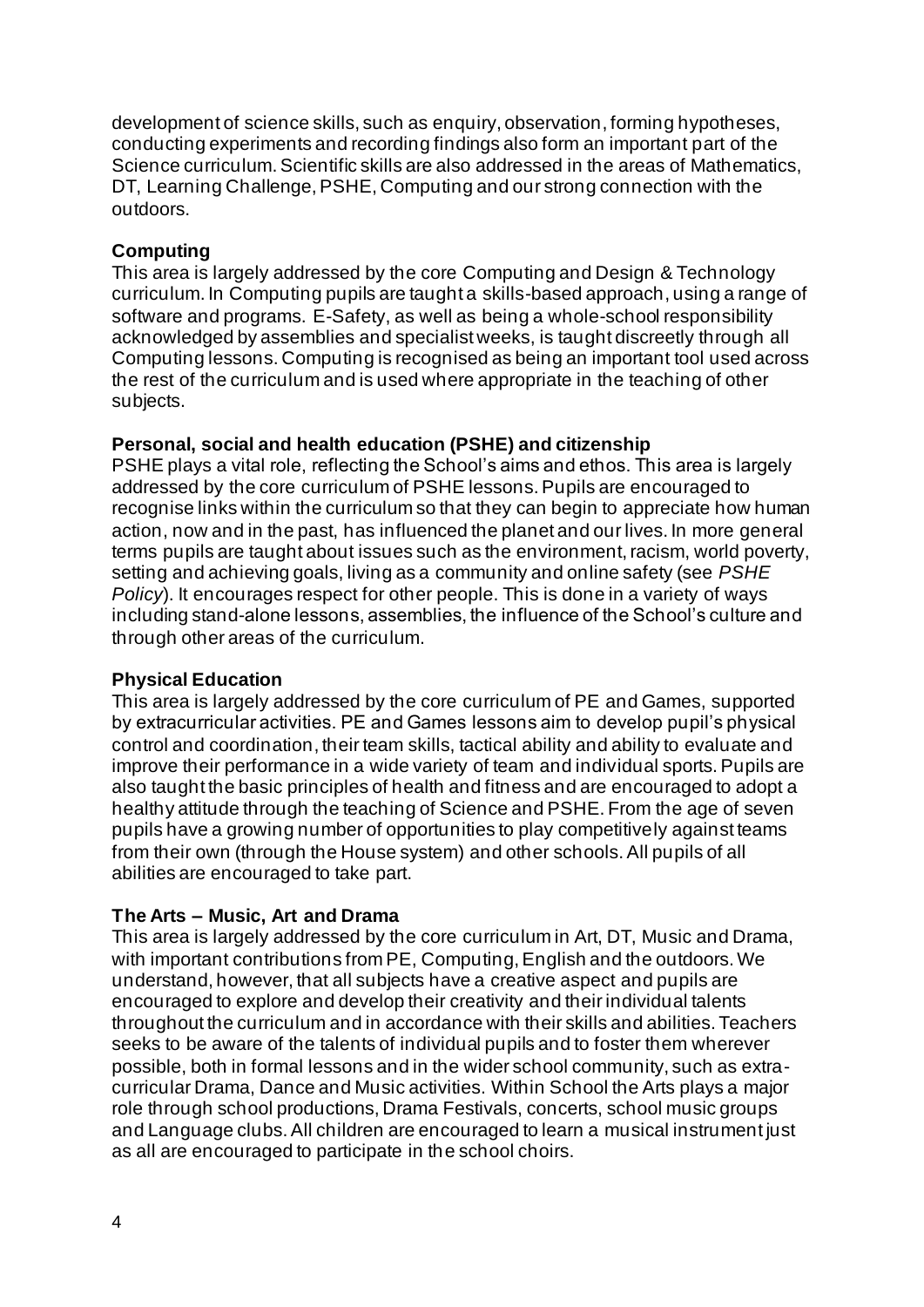In addition to the National Curriculum areas, we also promote the School's 6C's, with a whole school focus on a different one each half term:

- Creativity
- Challenge
- Cooperation
- Care
- Courtesy
- Consideration

These help to develop a range of character attributes which help underpin success in education and employment.

# **The Foundation Stage**

The Early Years Foundation Stage, which underpins the curriculum in Little Adventurers, Great Explorers and Reception, is distinct in its identity. The curriculum, by which is meant the learning and development undertaken by every child in this key stage, is planned in accordance with the 'Development Matters in the Early Years Foundation Stage (EYFS)' guidance. All of the children in our care have the opportunity to take part in a full range of activities, both child-initiated and adult-led.

The EYFS curriculum provides the stepping stones to social and academic achievement in all areas. Under the guiding theme of Learning and Developments there are three prime areas and four Specific areas of learning:

Prime Areas:

- Personal, Social and Emotional Development.
- Communication and Language.
- Physical Development.

Specific Areas:

- Literacy.
- Numeracy.
- Understanding the World.
- Expressive Arts and Design.

All areas of learning are of equal importance and are delivered in conjunction with each other.

We care for a wide range of ages and developmental stages and our aim is to ensure that each child reaches their full potential.

The Early Years Practitioners carry out focused and spontaneous observations of the children and encourage them to lead opportunities for play. These observations inform the planning within the learning environments and ensure that all children are secure and supported in their learning, and progressing on to their next steps.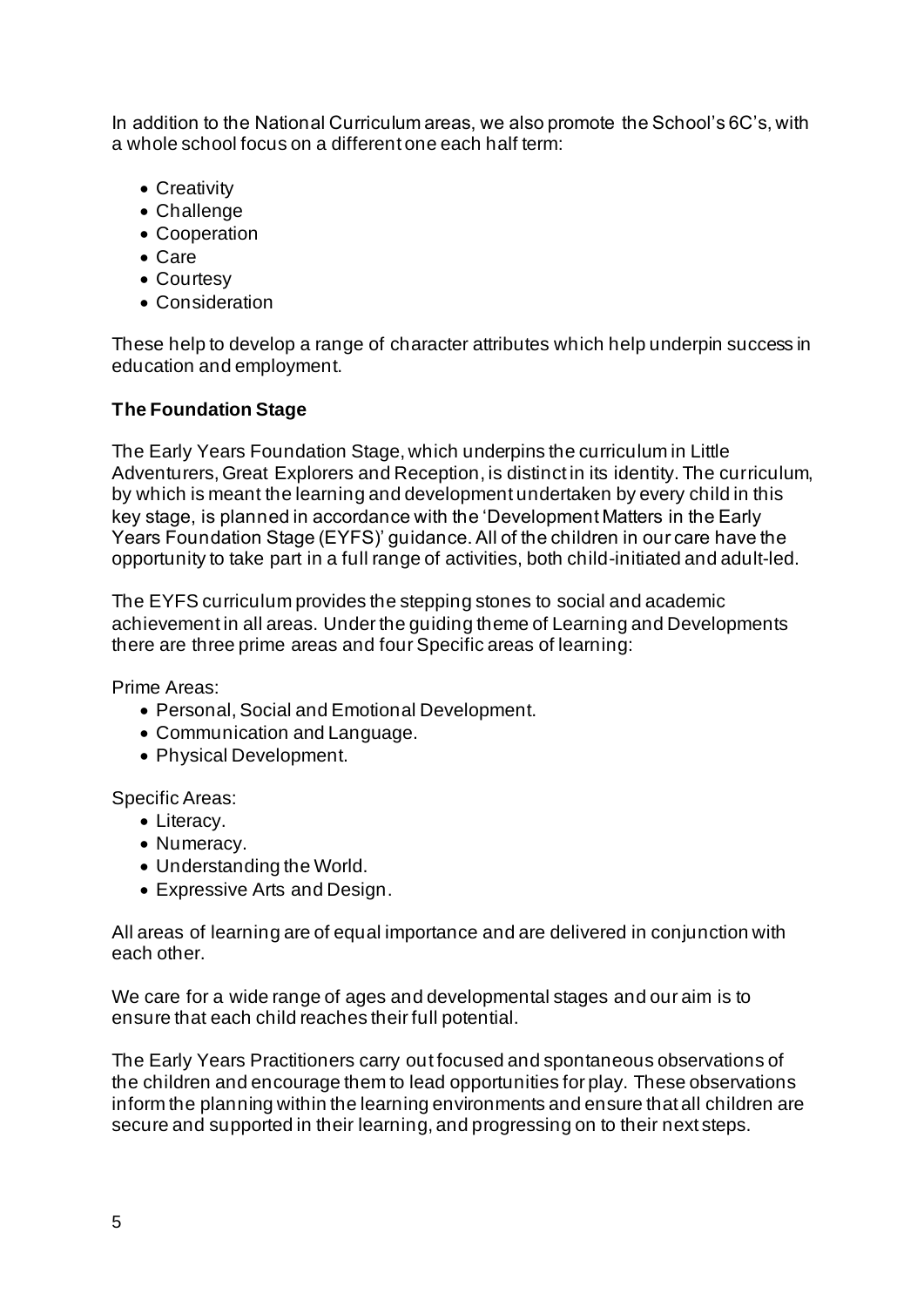Through the themes and topics, they cover a wide range of activities in each of these areas. We ensure that learning is delivered through play and adult led as well as child led activities, appropriate to the age and stage of development of the individuals. When planning and guiding children's activities, practitioners reflect on the ways in which children learn and reflect these in their practice.

EYFS aims to ensure that all children have an opportunity to experience a variety of different activities. Over the week the children are able to take part in MFL, Swimming (Reception), Music, Art, Gym, Forest School, Drama and Dance. All of these activities are to enable children to develop their unique potential and personality.

The development of each child is recorded within each child's individual Learning Journey, which provides an accurate and detailed insight into the progress made by the individual. Observations are made of each child in a variety of environments and learning situations, both adult led and child initiated, to ensure that an accurate recording of individual attainment is made. With a comprehensive view of the level of development of each child, an appropriate and challenging curriculum can exist and be delivered to ensure the needs of the individual can be effectively met.

On entry to Reception all children will undertake a Baseline Assessment in order to ascertain stages of development, strengths and needs. Careful and flexible planning between all staff in contact with the children ensure a wide, varied and effective curriculum.

At Ghyll Royd School subject specialist teachers in Dance, Gymnastics, MFL, Music, Swimming, PE, Drama, Art and Forest Schools work closely with class teachers to give an accurate picture of attainment.

# **Breadth of Learning**

Learning takes place in a stimulating environment supported by a variety of experiences, including the full use of the whole school environment, educational visits and the expertise and knowledge of the wider community, including:

- After School Clubs and Care;
- Peripatetic Music Lessons;
- Visits both by pupils and visitors to the School;
- Residential Trips;
- Themed Curriculum Days/Weeks;
- Links with other schools, both independent and maintained;
- Workshops, both in and out of school;
- Forest School Days;
- Learning Outside the Classroom;
- Sports Activities.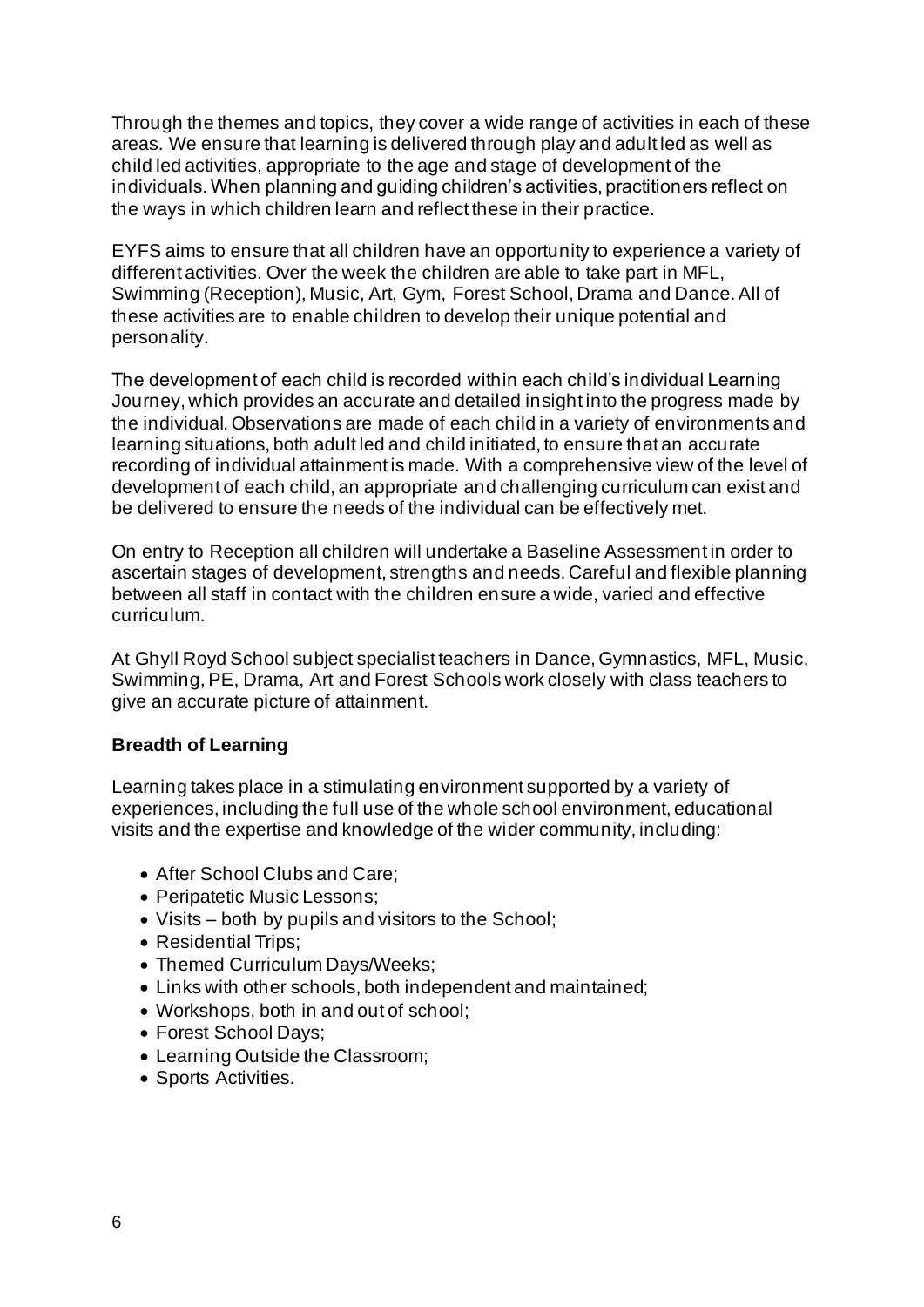# **Teaching the Curriculum to Children with Special Educational Needs**

At Ghyll Royd School we aim that all children have access to the whole curriculum, whatever their ability. The curriculum forms our broad and balanced education. Through it our teaching provides learning opportunities that enable all pupils to make progress. We do this by setting suitable learning challenges and responding to each child's different needs. Assessment against the National Curriculum allows us to consider each child's attainment and progress against expected levels.

When progress falls significantly outside the expected range, the child may have special educational needs. Our assessment process looks at a range of factors: classroom organisation; teaching materials; teaching style and differentiation so that we can take some additional or different action to enable the child to learn more effectively. This ensures that our teaching is matched to the child's needs.

If children require support over and above that provided by differentiation this will lead to the creation of an Individual Support Plan (ISP) for children with special educational needs. The ISP may include, as appropriate, specific targets relating to any part of the curriculum.

# **Assessment and Recording**

A programme of continuous assessment is in place to ensure that teaching and learning is of a high standard. This is done through work scrutiny, plenary sessions, open questioning, child-specific marking and talking with the children.

Assessment data is scrutinised to see if there are any patterns which might need addressing or any children who need additional support.

The children are regularly assessed, informally in basic skills in English, Mathematics and Verbal and Non Verbal Reasoning, and formally each term in Writing, Comprehension and Maths assessments.

Children complete the SATs the Year 2 and 6.The results are used to help teachers in their planning and to set targets for the children.

All pupils receive detailed progress reports twice a year and an end of year report. Parents have the option to meet with staff following these reports, to discuss any matters that arise.

### **Roles and responsibilities**

The Deputy Head teacher has the responsibility for the leadership of the curriculum and delegates responsibility to staff.

Class teachers are responsible for writing the forecasts and the planning, which is overseen by the Deputy Head teacher and Subject Leaders. Regular meetings take place to ensure the continuity across subject areas